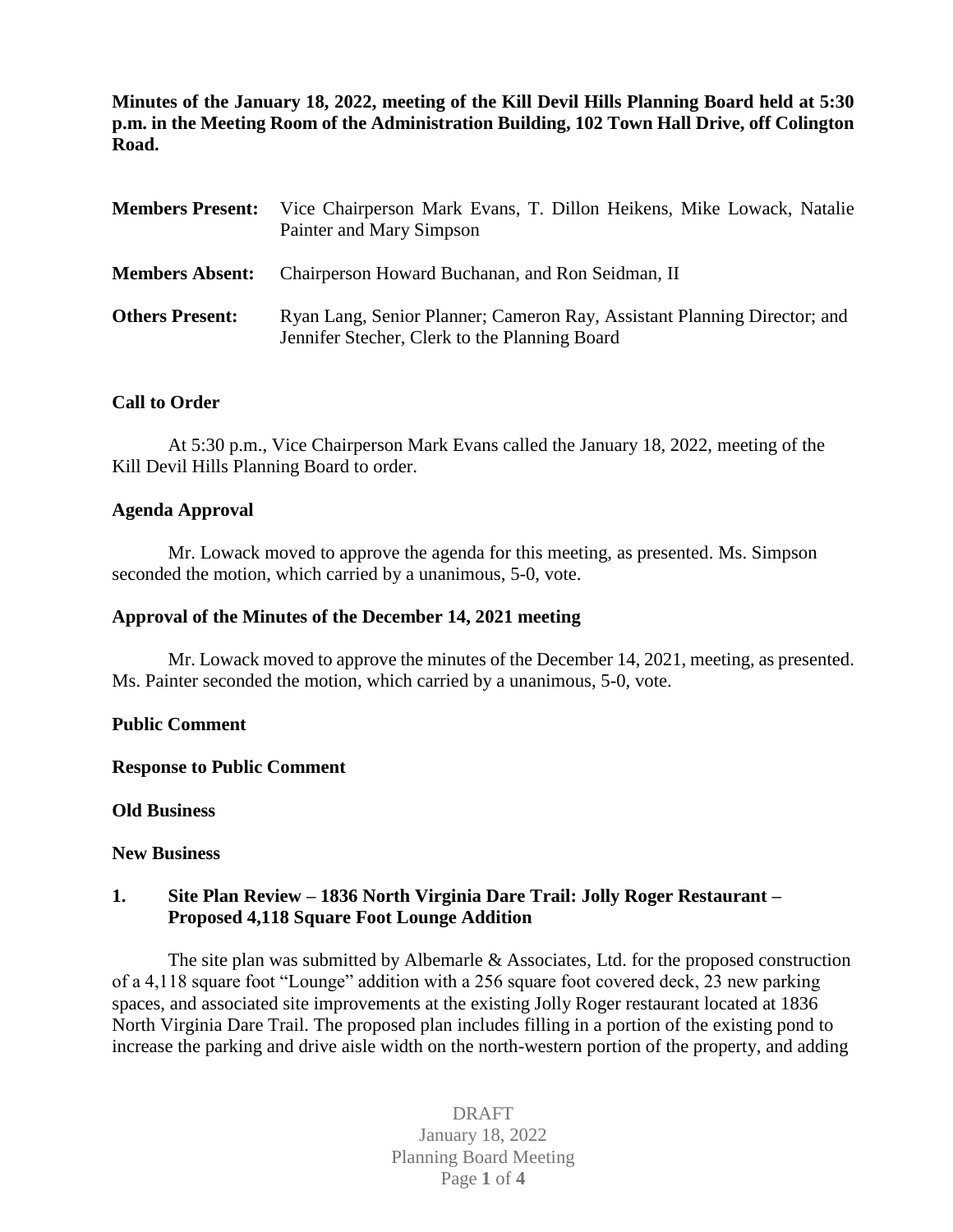a bulkhead and boardwalks along the existing pond. The proposed use is considered an addition of the existing use of (O) "Restaurant" and is a permitted use within the Commercial Zoning District. The packet includes a cover letter, commercial site plan review application, stormwater narrative/calculations, KDHWWTP willingness to serve, parking agreement with Outer Banks Theaters, LLC, nonconformities worksheet, correspondence with NCDOT, proposed site/architectural plans, and applicant response to Staff Tech 1 review.

The applicant has addressed most of Staff's initial technical review comments; however, the following conditions remain to be addressed:

- 1. Sedimentation and Erosion Control Plan shall provide proposed stabilization methods, ground cover, and silt fence locations.
- 2. Provide existing stormwater improvement protections in areas of disturbance.
- 3. Financial Responsibility and Ownership Form required.
- 4. Notes: a. #3 Legal Agreement Reference Required.
- 5. Sheet C204 Handicap Signage required to reference General Statute GS20-37.6
- 6. Sheet C202 Landscaping Plan: Fence on south property line is required to be inside of landscaping buffer per Chapter 153.073 "In all cases where a fence is constructed, the required landscaped area shall be located between the fence and the property line." Extend fence west to end of landscaped area.
- 7. Sheet C203 Lighting Plan: Proposed Lighting Plan needs to provide average minimum and maximum average foot candles. Add note "All lighting shall be contained within the perimeter of the site by design, orientation or shielding of the light source per Chapter 153.074(E)(3)."

Staff recommended that the Planning Board forward the plan to the Board of Commissioners with a favorable recommendation after the above listed conditions have been addressed.

John Delucia, of Albemarle & Associates, Ltd., was present to answer questions for the applicant. After some discussion, the Board was satisfied with voting on the matter.

Mr. Heikens moved to approve and forward the Site Plan Review – 1836 North Virginia Dare Trail: Jolly Roger Restaurant – Proposed 4,118 Square Foot Lounge Addition to the Board of Commissioners with a favorable recommendation. Ms. Simpson seconded the motion, which carried by a unanimous, 5-0, vote.

### **2. Zoning Amendment Request – 153.002 Definitions & 153.177(H)(8) Outdoor Dining Activity Area(s): Allow Sail Shade(s)**

The amendment request is to Chapter 153 Zoning, §153.002 and §153.177(H)(8) for allowing sunshade(s) to be used in Outdoor Dining Activity Area(s), which is a Special Use within the Commercial Zoning District. The request would allow for sunshades to be permitted for shading in outdoor dining areas within the building setbacks. During administrative review, Staff proposed revisions to the original request. The changes from the original request included: revision of name of object to the industry standard "Sail Shade," definition of "Sail Shade," and conditions including lot coverage, height limit, area limit, size limits, NC Building Code compliance, and

> DRAFT January 18, 2022 Planning Board Meeting Page **2** of **4**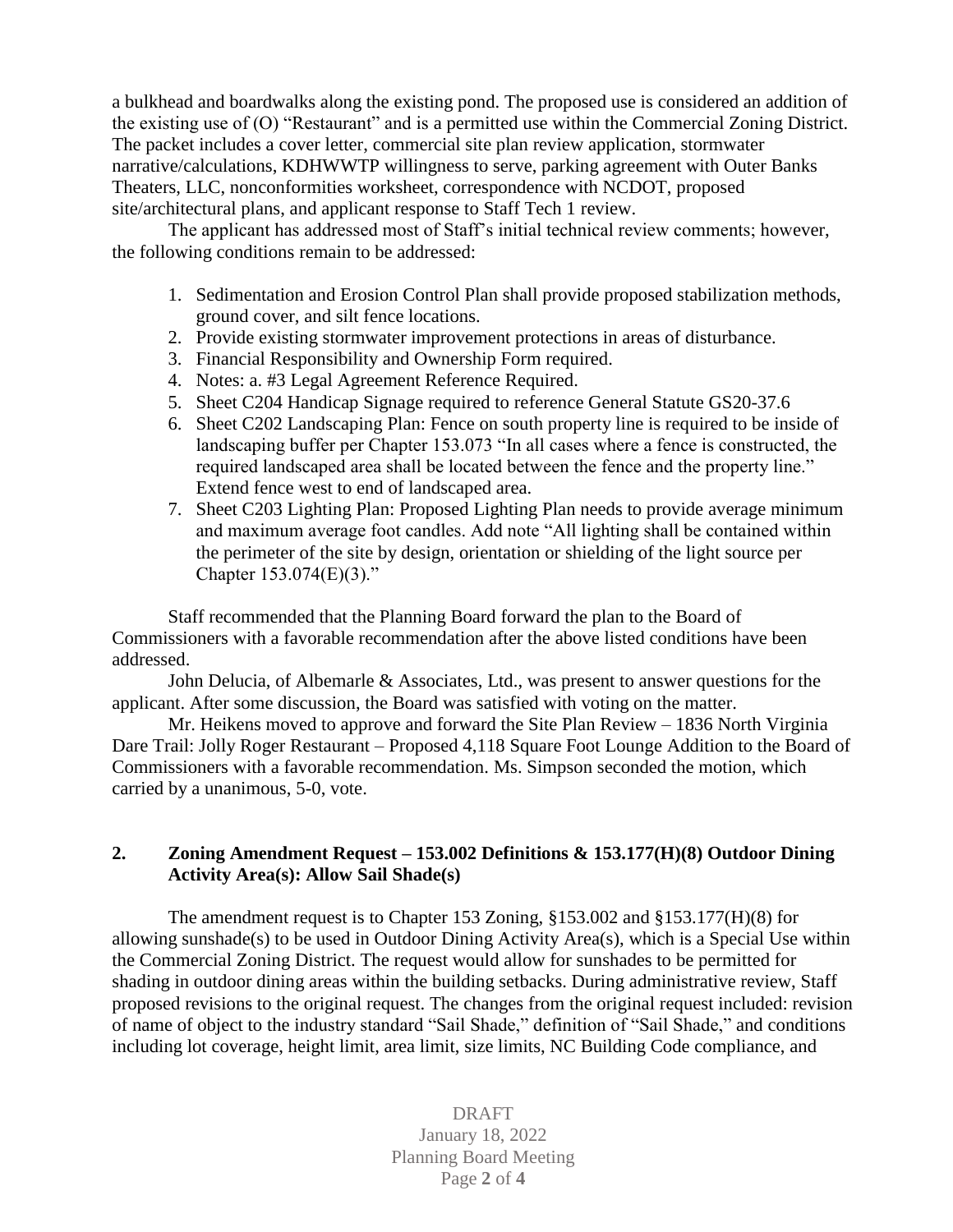maintenance requirements. Staff suggested revisions that are important for consistency with interpretation, and the conditions listed are to ensure the intent of the ordinance and applicable codes are met. The revisions were presented to the applicant, which the applicant consented to. Staff recommended the Planning Board forward the following revised zoning amendment request to §153.002 Definitions and §153.177(H)(8) Commercial Zone Special Uses and consistency statement to the Board of Commissioners with a favorable recommendation:

# **153.002 Definitions**

Sail Shade: A flexible fabric membrane tensioned between several anchor points designed to provide shade from the sun's rays. Intended for temporary seasonal use at Outdoor Dining Activity Area(s).

### **Commercial Zone (C)**

# **153.177 – Special Uses**

(H) *Outdoor dining activity area(s).*

(8) Outdoor dining activity area(s) may not be roofed or shaded in any way other than standard table umbrellas *and sail shades(s).* Erection of a tent subject to special use or event permit from the town is not prohibited. Sail shade(s) shall be permitted provided the following conditions are met:

- *1. Shall be located within setbacks*
- *2. Shall be calculated for total lot coverage*
- *3. Height shall not exceed 15 feet*
- *4. No greater than 40% of the approved Outdoor Dining Activity Area can be covered with sail shade(s)*
- *5. Individual sail shade(s) shall not exceed 400 square feet*
- *6. Meet all requirements of the NC Building Code*
- *7. Sail shade(s) shall be maintained as designed and if frayed (threadbare, worn, tattered, unraveled, etc.) or unsafe the sail shade will be required to be removed, repaired, or replaced*

After some discussion the group agreed to vote on the zoning amendment request.

Mr. Lowack moved to approve and forward the Zoning Amendment Request – 153.002 Definitions & 153.177(H)(8) Outdoor Dining Activity Area(s): Allow Sail Shade(s), with consistency statement, with a favorable recommendation to the Board of Commissioners. Ms. Simpson seconded the motion, which carried by a unanimous, 5-0, vote.

### **Public Comment**

**Response to Public Comment**

**Board Member Comment** 

**Adjournment**

DRAFT January 18, 2022 Planning Board Meeting Page **3** of **4**